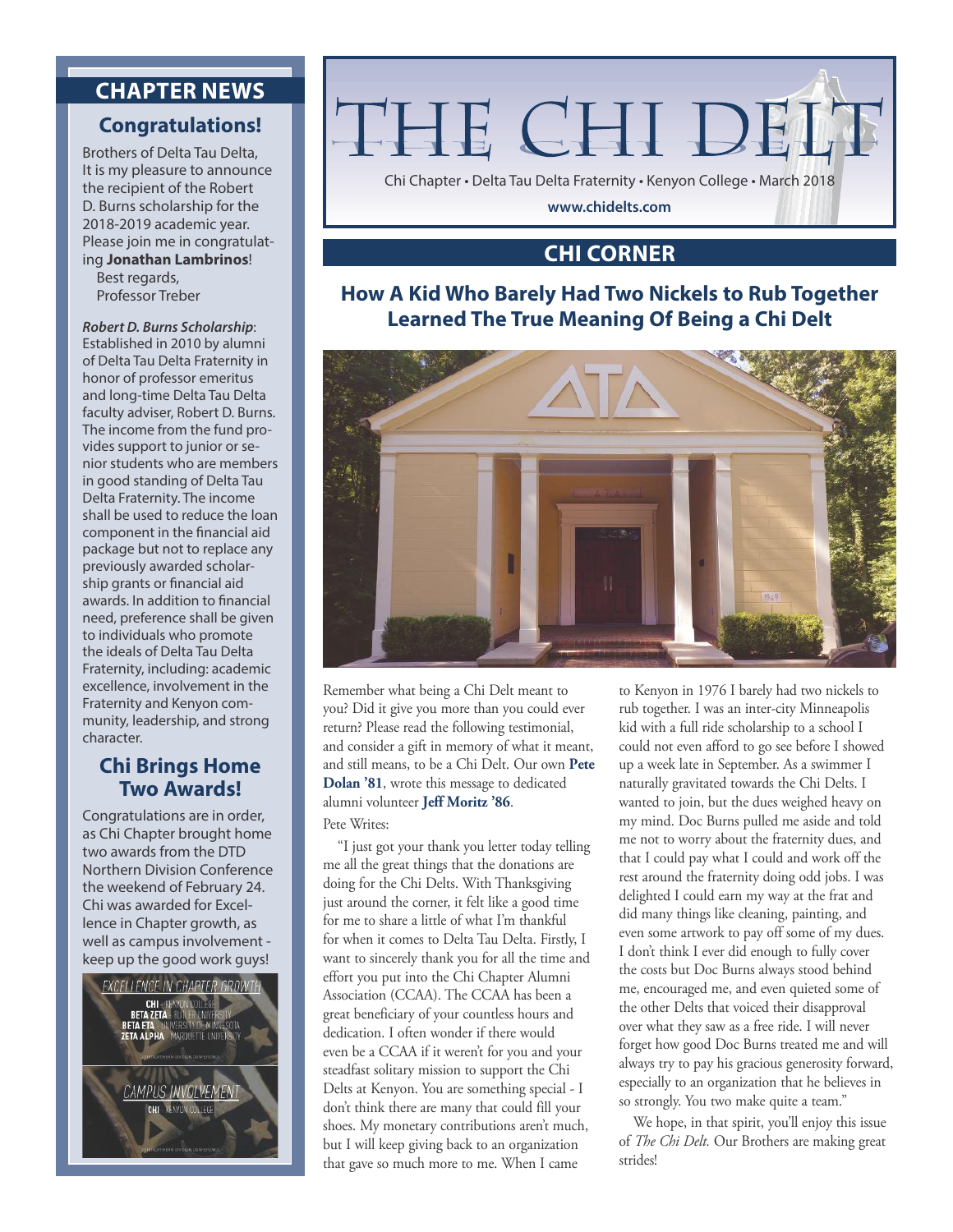## **UNDERGRADUATE OFFICER**

#### **Notes from Standing Rock**

*by Henry Burbank '16*

"Bridge Closde," the spraypainted sign ominously read. There were three of us in the white, U.S. Governmentplated Ford Expedition, and we were some ways away from the nearest dirt, let alone asphalt, road. For the past fifteen minutes, myself, the school janitor, and one of my seventh-grade students had driven up the sides of steep hills, down into pristine valleys, and through herds of cattle and prairie dog towns. Now the only thing separating us from our destination (my student's house), was the Grand River, and the dilapidated bridge before us.

Since graduating from Kenyon in 2016, I've been living and working on the Standing Rock Sioux Reservation in South Dakota. Standing Rock made headlines last year during a tense standoff between activists and the North Dakota state government, but I decided to come here long before any of those events transpired. I was home for spring break and received an email offering

me a spot with Teach for America, a highlycompetitive organization that provides teachers to high-need schools across the country. I didn't have much experience teaching, I knew next to nothing about South Dakota, and was hoping to work in Washington or one of the Presidential campaigns in 2016. "I don't know if I want to say yes," I remember thinking to myself at the time. "But I sure as hell don't want to say no."

A little over a year into the job, and I can confidently say that saying no would have been a terrible decision. After accepting the offer with Teach for America, I interviewed and was hired to teach a combined  $7<sup>th</sup>$  and  $8<sup>th</sup>$ grade classroom at Rock Creek Grant School. I teach all subjects, but primarily Math and Reading, to a total of eleven students across the two grades. I'd never heard of two grades being in the same classroom before, but I'd never worked in a "town" of 300 people



either. In addition to being tiny, Bullhead is extremely isolated. Once you leave the village (there's only one road in and out), you're 20 miles from the county seat and "city" of McLaughlin, population 600. From there, it's almost 100 miles to Bismarck, North Dakota, the closest city with more than 5,000 inhabitants. Between

point, the horror just becomes routine.

However, people are working on solutions. Despite the abysmal economic statistics, Bullhead (or Rock Creek as it's known in the Tribal Government) is innovating new ways to provide economic opportunities to its young people. With the help of local ranchers, for example, they've started a program that gives qualifying students five head of cattle that they can raise and sell. In addition to teaching basic agricultural skills, the students get to keep any calves (thus growing their principal) and any

> money earned is put into a college account.

Even the events surrounding the Dakota Access Pipeline last year brought positive byproducts to the region. After the protests began, there was a revival of popular interest in the culture and history of the region, both from insiders and outsiders. Thankfully, this interest has not gone away with the installation of the pipeline. To prevent Lakota, the language of Sitting Bull, Crazy Horse, and my students, from dying

Bullhead, McLaughlin, and Bismarck, travelers are greeted to views of rocky buttes and vast plains of scrubby grass. It's beautiful, but in a terrifying kind of way.

The physical environment isn't the only terrifying thing about life out here. Bullhead, and the Standing Rock Reservation generally, is a rough place to grow up. There's not much industry in the town other than ranching, and there isn't much capital either. The average household income is \$14,000 a year, and this, combined with the lack of job opportunities and physical isolation, makes it a hard place for an ambitious and smart kid to succeed. Drug use, particularly methamphetamine, is tragically commonplace. Sexual and domestic violence is a routine, if swept under the rug, problem, as well. Last year, two of my students experienced long-term hospitalization due to attempted suicides, and another student recently tried this year as well. After a certain

out, the Tribal Government has implemented a variety of initiatives. Among these is a full Lakota-immersion preschool program, which has been touted as an example of success.

I didn't know much about Standing Rock when I said "Yes" last March. But after being here for over a year, I've learned a lot. Back then, I'd thought I'd be venturing into a poverty-ridden world forgotten by history and torn apart by injustice. The reality, as is often the case, is more complicated. Yes, my students and their families face serious and tragic problems, but it'd be false to say that the reservation is full of nothing but despair. Programs like the cattle loan and the Lakota Language Immersion School are providing opportunities to a new generation of leaders, and inspiration to those who've been working in this community their whole lives.

"After twenty-seven years of teaching," one of my co-workers said, "I'm optimistic about our future."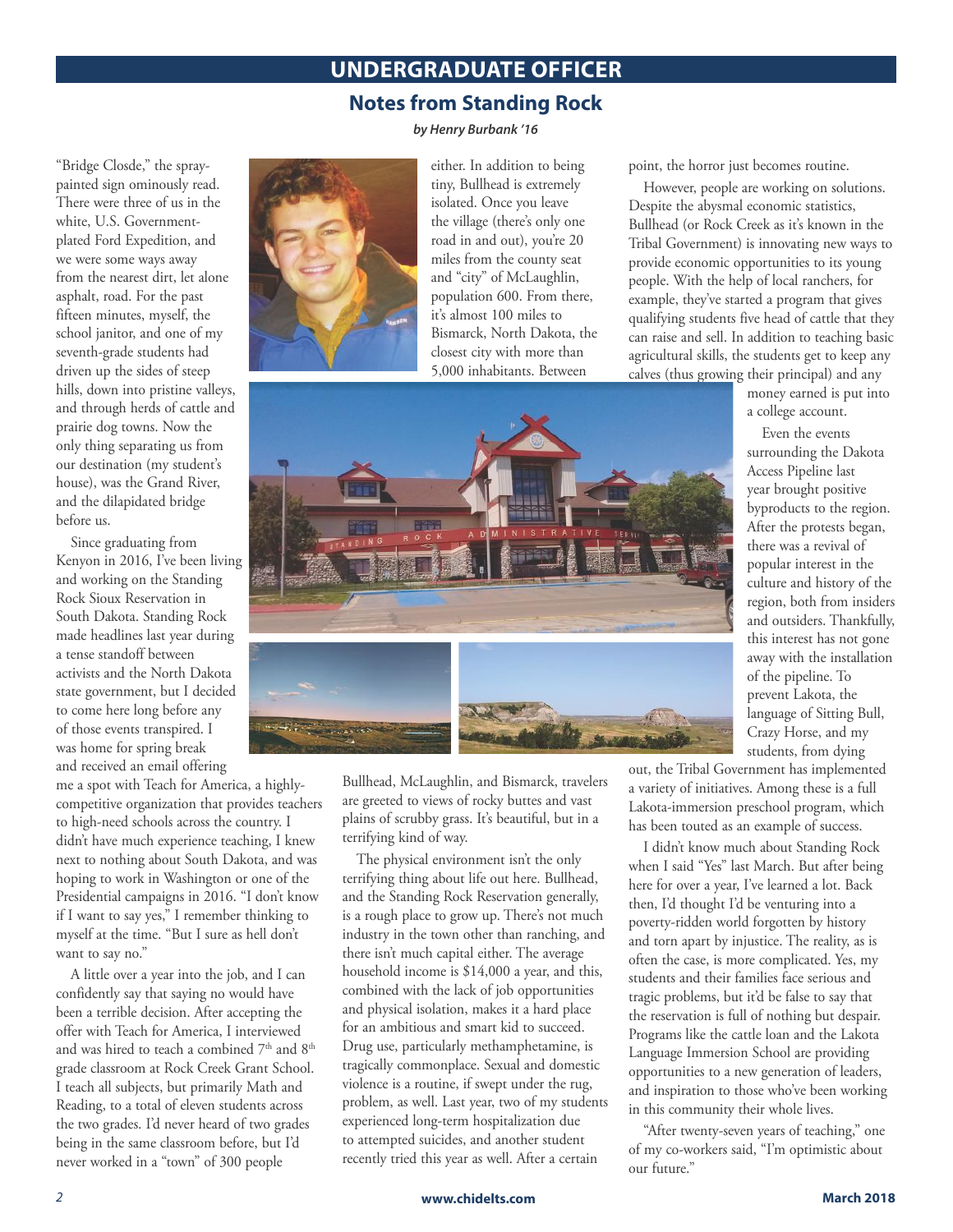#### **ALUMNI PROFILE**

#### **International Student Finds Home at Delta Tau Delta**

**Manjul Bhusal Sharma '16** joined the Chi Chapter of Delta Tau Delta as an international student in 2012.

"Delts were the most diverse fraternity in the Fall of 2012. They had people from almost every continent studying all different subjects at Kenyon, getting together to have fun and learn from each other. The brothers were welcoming and warm to me and I felt at home in no time," he says.

During his college experience, Sharma formed countless fond memories, but there are two that particularly stand out.

"I had always been impressed by the Senior Delts (Class of 2013), and during their senior week, I got to hang out with them, because I was on campus that summer for physics research," he says. "During that time, these guys, most of them champion varsity swimmers, taught me how to swim and told me all the fun stories from their time at Kenyon. I, in return, got to cook them some Nepali food. I am forever thankful to them… thanks to them I can swim now!"

"My second-favorite memory is about Kenyon's casino night," he continues. "Every February, there used to be this casino night,



thanks to Phebruary Funds. As a statistician fascinated with counting cards, I got together with a bunch of brothers and came up with a probabilistic model which would give us a significant advantage on the floor. We ended up winning the lion's share of the visa card giveaways, which funded a lot of barbeques for the rest of the semester."

After graduation, Sharma began working with Morningstar, Inc., an investment research firm in Chicago. He is on the corporate credit research team, where he does valuation and analysis of corporate bond issuers across multiple industry sectors. He's currently prepping for the CFA Level II exam.

He still keeps in touch with a lot of his brothers, and **Brother Jacob Pleasure '15** was a groomsman in his wedding, while many others were in attendance to celebrate his marriage to his wife, also a Kenyon graduate.

He tries to see his brothers in person as much as possible, and in the last month alone, he's caught up with **Michael Marting '14**, **Alex O'Connor '17** and **Henry Burbank '16**.

At the end of the day, Sharma says Delta Tau Delta most importantly taught him not to judge a book by its cover, a skill that still serves him today.

"[Delta Tau Delta] taught me to try to see the good that is present in the people around us and to try to embody those in my own life. I remember this sentence from one of our documents that read something like 'whatever your strengths, the fraternity now claims right to them and whatever your weaknesses, the fraternity now demands that, with the help of your brothers, you get rid of them.' This has always struck a chord with me and so, whenever I meet new people, I take genuine interest in them and try to learn whatever it is that they can tell me about. So, to this day, this ability to network with people almost effortlessly has impacted my life positively," he says.

# **DEVELOPMENT**

# **Alumni Lead Career Workshop**

*By Peter Orlos '18*



Last Sunday, alumni **Jake Thorn '14** and **Michael Marting '14** came back to the hill in order to lead a career development workshop with the current Chi actives and pledge class. The workshop started

off with introductory remarks about the life and legacy of brother Byron J. Horn, the great power of our alumni network, and the ideal relationship that should exist between actives and alumni. Some of the topics that were included in the discussion were how to make the most of summers as an undergraduate, how to navigate our alumni network, and how to secure that first job or admission to professional school. Actives and pledges were also required to submit their resumes in order to receive personalized feedback about them. After a Q&A session in the Delt lounge, brothers shared their individual short and long term goals and a communication process was established where actives are able to share their interests, and alumni are able to provide opportunities using the Alumni Chair as a point of contact (currently **Peter Orlos '18**). The main conclusion to the evening was that Chi Delts provide actives with an incredibly extensive alumni network where no matter what one might be interested in, there are certainly alumni out there who are willing to offer professional advice.

# **RUSH**

# **Annual Steak Dinner Caps Busy, Fun-Filled Rush Week for Chi**

#### *by Ben Reingold '19 - Rush Chair*



Rush on campus was a busy and fun-filled week. On Monday, rushees were invited to the Lodge for S'mores and a relaxing evening with brothers. On Tuesday, 15 brothers and 15 rushees drove to Southside Diner in Mount Vernon for our (recently) traditional

"Breakfast for Dinner." Thursday night saw us in Suite 33 at the Schott, watching the Ohio State men's basketball team lose a thriller after a Penn State buzzer-beater (less thrilling for those who root for OSU).

We brought 15 brothers to that event, and all were very impressed with the experience. It was a great opportunity to have fun with some rushees off campus. Friday night was our Lodge cookout and campfire. About a dozen rushees stopped by for burgers and hot dogs, and then a few stayed and sat at the campfire with some brothers. Sunday the Chapter hosted the final event for rush, our annual steak dinner. After a day of shopping and preparation, a truly collective cooking effort made for a great meal. It was an opportunity for brothers to get sentimental and share what they value about the Fraternity. Exiting rush week, we feel confident that we will be initiating a great group of quality men this spring.